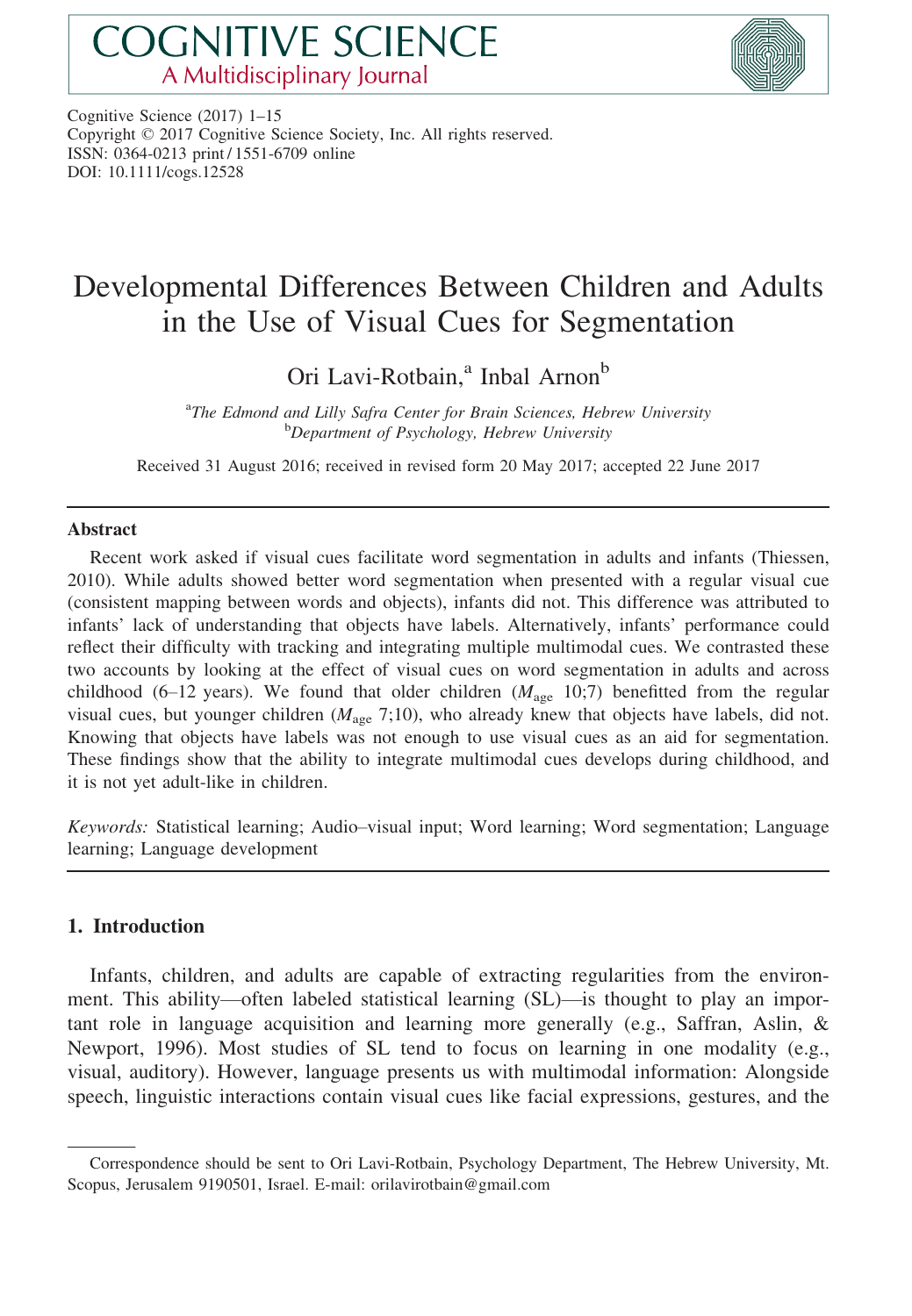objects spoken about. These cues can assist learners in understanding speech and learning linguistic structure. For instance, facial expressions can facilitate adults' segmentation of words in an artificial language (Mitchel & Weiss, 2013). In line with the multimodal nature of language, both infants and adults are capable of integrating multimodal cues during online processing (adults: Cunillera, Camara, Laine, & Rodrıguez-Fornells, 2010a,b; Glicksohn & Cohen, 2013; Mitchel, Christiansen, & Weiss, 2014; Mitchel & Weiss, 2011; infants: Gogate & Bahrick, 1998; Kuhl & Meltzoff, 1982; Teinonen, Aslin, Alku, & Csibra, 2008; Burnham & Dodd, 2004).

The visual presence of an object while its label is heard is one of the more salient visual cues in speech to children (Gogate, Bahrick, & Watson, 2000; Smith, Suanda, & Yu, 2014). Recent work examined the effect of such visual cues on word segmentation in 8-month-old infants and adults to see if the presence of a consistent mapping between objects and labels will facilitate segmentation, and whether it will do so similarly in both infants and adults (Thiessen, 2010). Participants' ability to segment an auditory speech stream (modeled on Saffran et al., 1996) was compared in three conditions. In the *regular* visual condition, a shape appeared on the screen for the duration of each word, serving as a cue to word boundary. Each of the four shapes appeared consistently with one of the four words in the language. In the irregular visual condition, the same shapes appeared for the duration of the words, but there was not a consistent mapping: Each shape appeared with all four words. The third condition—the no-video condition—included only the auditory stream with no visual cues to segmentation. Infants and adults showed different learning patterns: While adults showed improved segmentation when the mapping was regular, infants did not benefit from this cue and showed the same learning in all three conditions. This pattern was attributed to adults' existing linguistic knowledge that objects have labels: Infants did not show facilitation because they have not yet acquired this knowledge. This was strengthened by two additional findings: (a) Adults showed a positive correlation between segmentation scores and performance on a word-shape correspondence test, and (b) the regular visual cue did not aid segmentation when learning a sequence of tones (where there is not an expectation that tones will be matched to objects). Under this interpretation, young children, who already understand that objects have labels, should perform similarly to adults and show better segmentation in the regular condition compared to the other two.

However, this interpretation is challenged by several recent findings. Importantly, 6 month-old infants show rudimentary lexical understanding, suggesting they already have some knowledge of the association between objects and labels (Bergelson  $\&$  Swingley, 2012). Additionally, 7-month-olds are already capable of learning arbitrary relations between sounds and objects, an important precursor for word learning (Gogate & Bahrick, 1998). Together, these findings suggest that young infants may already be capable of learning object–label relationships. An alternative explanation to Thiessen's results is that infants' performance reflects their difficulty with tracking and integrating multiple multimodal cues. To benefit from the visual information in the regular condition, learners must be able to track both the statistics of the auditory input and its relation to the visual input, a task that may challenge infants' less developed cognitive resources.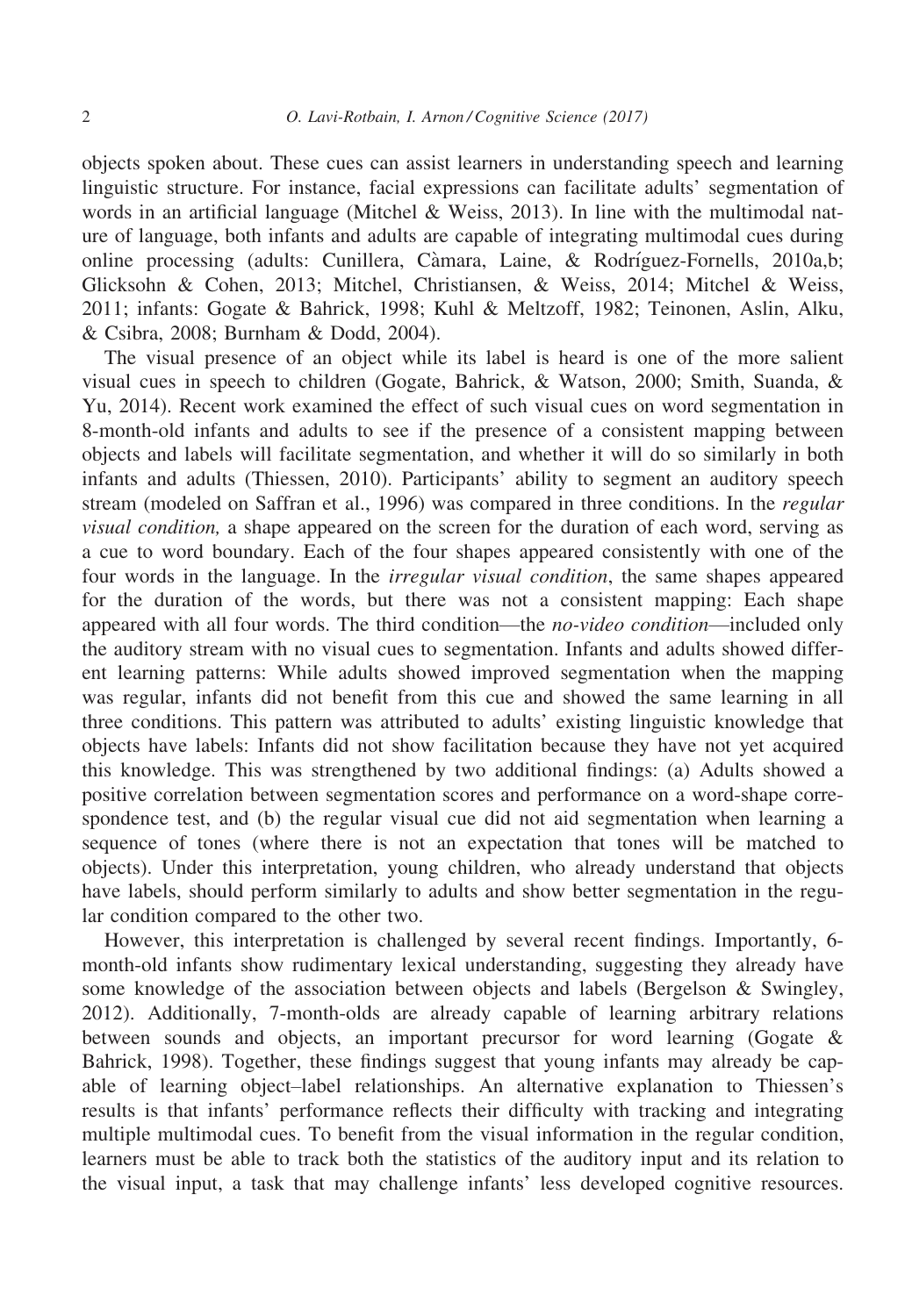Indeed, recent work shows that limited cognitive resources can lead 11-month-olds to represent probabilistic information differently from adults (Yurovsky, Boyer, Smith, & Yu, 2013). Thus, knowing that objects have labels may not be enough for benefiting from a regular visual cue. If this explanation is correct, we would (a) expect young children to perform similarly to infants and not benefit from visual cues to segmentation and (b) expect to see an improvement with age in the ability to use visual cues to segmentation.

#### 1.1. The current study

In this study, we aim to differentiate between these two accounts by looking at children's use of visual cues for segmentation across childhood (from age 6; 5 to 12 years old). If understanding that objects have labels is enough to benefit from visual cues to segmentation, then children at all the tested ages should show better segmentation in the regular condition. If such knowledge is not enough, the advantage of the regular condition may not be evident in younger children. An additional goal of this study is to further investigate why adults did not benefit from an irregular mapping between shapes and words, even though it provided an additional cue to segmentation (Thiessen, 2010; Glicksohn & Cohen, 2013; but see Cunillera et al., 2010a for a different pattern). It is possible that the benefit of the visual cue to segmentation was over-ridden by the random information that this irregular visual cue introduced. Learners attempt to find a relation between shapes and objects (based on the existence of such a relation in language) where none existed could have interfered with learning the statistics of the language. To see if that is the case, we introduced a new condition—the heart condition—where the same shape (a heart) appeared for the duration of each word, then disappeared briefly and re-appeared at the onset of the next word. This condition provides a visual cue to segmentation without random information. If the benefit of the visual cue was over-ridden by the random information in the irregular condition, we should see better segmentation in the heart condition compared to the irregular one. However, if only regular visual cues can facilitate segmentation, we should see no difference between the heart condition and the irregular one.

We address both questions by looking at child and adult use of visual cues for segmentation. In the first study, we tested Hebrew-speaking adults on the three conditions in Thiessen's Experiment 1 and the additional heart condition. This study aims to replicate Thiessen's findings with adults; test the effect of random visual information on performance; and provide an adult baseline for the evaluation of children's performance. The second study examined performance in the same three conditions (without the heart condition) in children between the ages of  $6.6-12$  to see how age affects the use of visual cues to segmentation.

### 2. Experiment 1: Adults

In this experiment, we examine adults' segmentation in four conditions: no-video condition, regular condition, irregular condition, and heart condition. We expect performance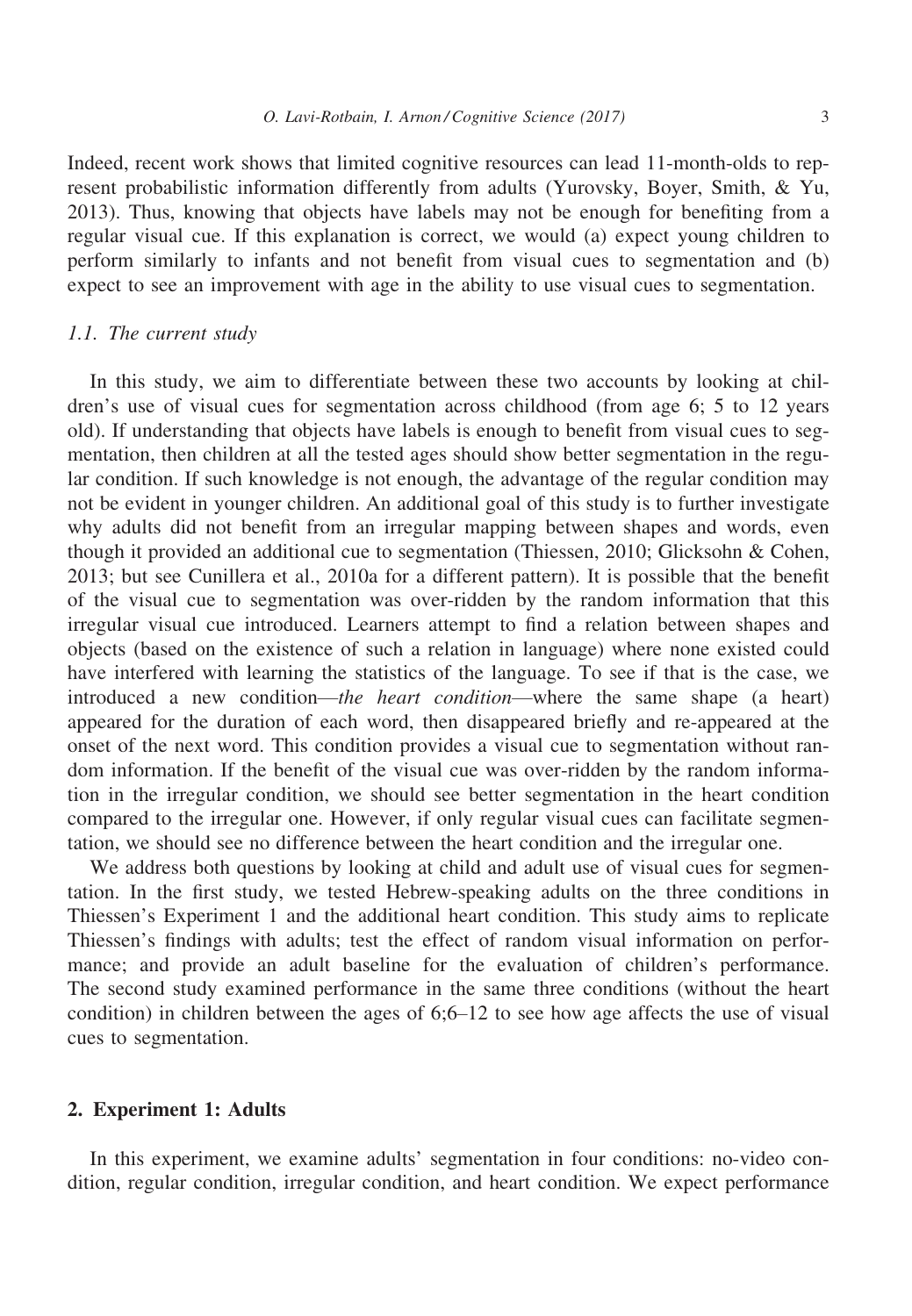in the regular condition to be better than in the no-video condition. If only regular visual cues assist segmentation, then participants will perform better in the regular condition compared to the three other conditions. If, however, temporal visual cues can facilitate segmentation even when they are not regular, then participants will perform better in all three video conditions compared to the no-video condition. In addition, if random information in the irregular condition indeed harmed segmentation, participants should perform better in the heart condition compared to the irregular condition.

# 2.1. Method

# 2.1.1. Participants

A total of 138 undergraduate students at the Hebrew University of Jerusalem participated in the study (95 females, 43 males,  $M_{\text{age}}$  23;8). All of the participants were native Hebrew speakers without learning disabilities or attention deficits. Participants received 10 NIS or course credit in return for their participation.

# 2.1.2. Materials

The task was closely modeled on the one used by Thiessen (2010, study 1). All participants were exposed to a familiarization stream containing auditory and visual stimuli. The auditory stream was identical for all participants. There were four different videos, one for each of the different conditions.

2.1.2.1. Auditory stimuli: Auditory stimuli consisted of synthesized speech made up of four unique tri-syllabic words: "dukame," "nalubi," "kibeto," and "genodi." The 12 different syllables making up the words were taken from Glicksohn and Cohen (2013). They were created using the PRAAT synthesizer (Boersma & van Heuven, 2001) and were matched on pitch  $(\sim 76 \text{ Hz})$ , volume  $(\sim 60 \text{ dB})$ , and duration (250–350 ms). The four words were created by concatenating the syllables using MATLAB to ensure that there were no co-articulation cues to word boundary. The words were matched for length (average word length 860 ms, range = 845–888 ms). The words were then concatenated together in a semi-randomized order (no word appeared twice in a row) to create the auditory familiarization stream. Transitional probabilities (TPs) between syllables within a word were 1, while the TPs between words were 0.333. The stream was 1:50 min long, and each word repeated 32 times. Importantly, there were no breaks between words and no prosodic or co-articulation cues in the stream to indicate word boundaries.

2.1.2.2. Visual stimuli: In the no-video condition, participants saw a static checkerboard image. In the *regular-video* and *irregular-video* conditions, participants saw shapes whose appearance was synchronized with word boundaries. Shapes appeared at word onset and remained onscreen for the duration of the word. In the *regular-video* condition, each word appeared always with the same shape and vice versa ("dukame": blue star, "nalubi": green hexagon, "kibeto": purple heart, and "genodi": orange diamond). In the irregularvideo condition, words and shapes co-occurred randomly with each other, meaning that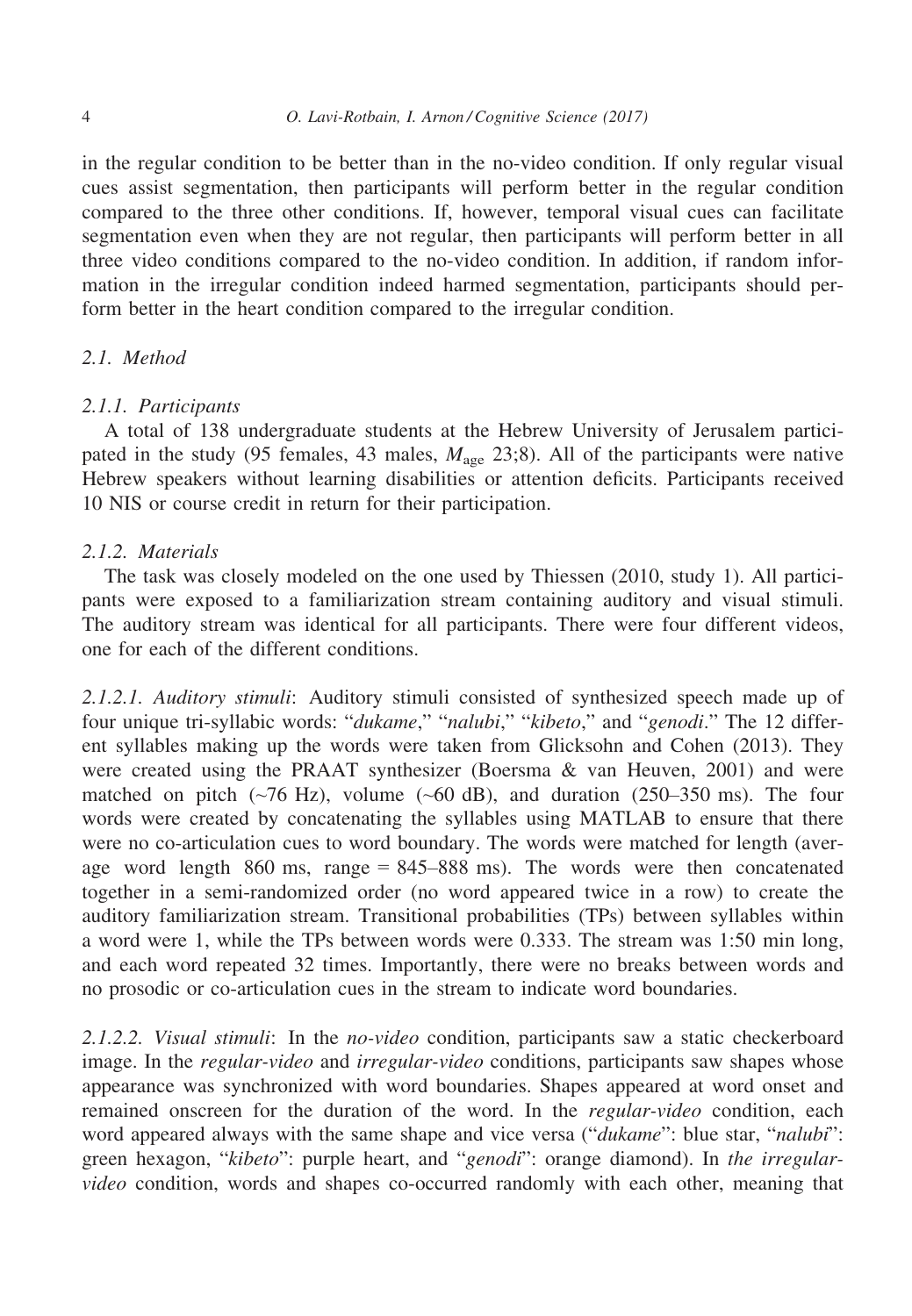

Fig. 1. An illustration of the three video conditions.

all shapes appeared with all words by the end of the exposure phase. In the heart-video condition, participants saw an image of a purple heart that appeared at word onset and disappeared briefly (for 200 ms) when each word ended: The heart could serve as a visual cue for segmentation. See Fig. 1 for an illustration.

## 2.1.3. Procedure

Participants completed the experiment on a computer while seated in a quiet room. They were told that after watching the video they would be asked about what they saw and heard. After the exposure phase, participants completed a segmentation test and a word-shape test (only in the regular and irregular-video conditions).

2.1.3.1. Segmentation test: Participants completed 16 two alternative forced choice trials in a random order (with the constraint that the same word/foil did not appear in two consecutive trails). They heard two words and were asked to decide which belonged to the language they heard. The foils ("dunobi," "nabedi," "kilume," and "gekato," average length: 860 ms; range 854–868 ms) were created by taking three syllables from three different words, while keeping their original position in the word. While Thiessen (2010) used part-words as foils, we used non-words. Unlike part-words, non-words never appear together during exposure, making it easier to distinguish between them and real words. Because our ultimate goal was to compare child and adult performance, and because the exposure time in our child study (Experiment 2) was much shorter than previous ASL studies with children (under 3 min compared to over 20 min in Saffran, Newport, Aslin, Tunick, & Barrueco, 1997), we wanted to use more salient distinctions to assess learning (as will be seen, children were far from ceiling even in making the easier distinction between non-words and words). Additionally, since our goal was not to show that adults can discriminate words from part-words (a finding shown in other studies), but to see how that ability is impacted by visual cues, we chose to focus only on the "easier" nonword versus word distinction.

Each of the four words appeared once with each of the four foils to create 16 trials. The order of words and foils was counter-balanced so that in half the trials, the real word appeared first and in the other half, the foil appeared first. For subjects in the no-video and heart-video conditions, this was the end of the experiment. Participants in the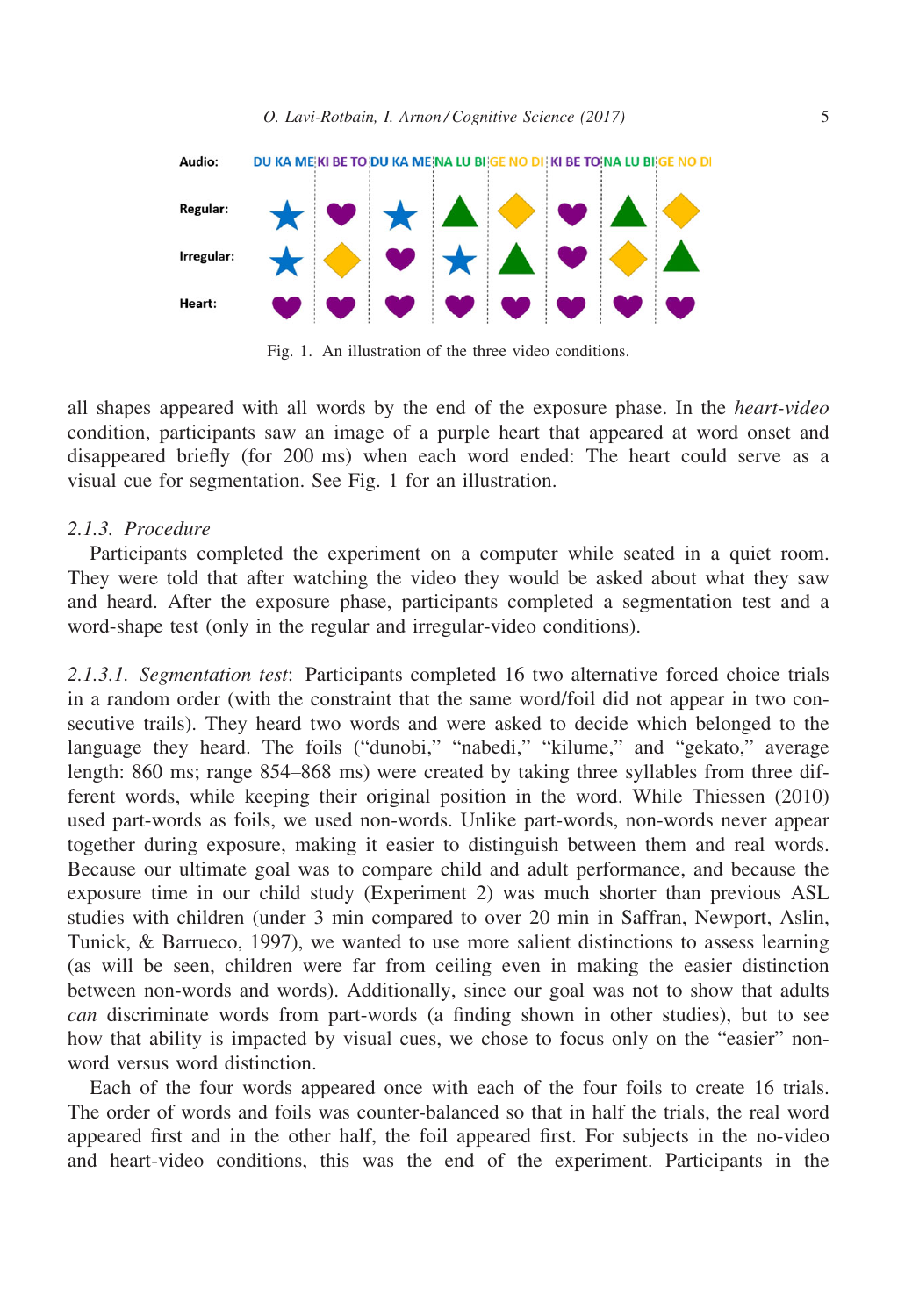regular-video and irregular-video conditions performed an additional word–shape correspondence test.

2.1.3.2. Word–shape correspondence test: This test asked how well participants learned the correspondence between the words and the shapes. In each trial, participants saw the four shapes on the screen and heard one of the four words (see Fig. 2). Then, they had to choose the shape corresponding to the word. Each word was repeated four times on nonconsecutive trials, to create 16 trials that appeared in a random order between subjects. This test was performed by participants in the regular-video condition to assess if they had learned the relation between the words and shapes. Participants in the irregular-video condition performed it as well to make sure there were no biases to associate one of the shapes with a certain word (such as in the kiki/bouba effect— Ramachandran & Hubbard, 2001).



Fig. 2. An illustration of a trial in the correspondence test.

# 2.2. Results and discussion

Participants were randomly assigned to one of the four experimental conditions. Six participants were excluded from the analyses: four due to technical problems; two due to fatigue. The remaining 132 participants were divided as follows between the four conditions: no-video, 30 participants; regular-video, 36 participants; irregular-video, 33 participants; heart-video, 33 participants. Participants performed best in the regular-video condition  $(M = 79.2\%, SD = 14.6\%),$  followed by the *irregular-video*  $(M = 73.3\%,$  $SD = 15.6$ ), heart-video (M = 69.7%,  $SD = 15.7\%$ ), and no-video condition (M = 64.8%,  $SD = 14.8\%$ , see Fig. 3). Importantly, participants showed learning in all four conditions: performance differed from chance in all conditions (regular-video:  $t(35) = 12.02$ ,  $p < .001$ ; irregular-video: t(32) = 8.6, p < .001; heart-video: t(32) = 7.2, p < .001; novideo:  $t(29) = 5.5$ ,  $p < .001$ ).

We used mixed-effect linear regression models to examine the effect of condition on performance (see Jaeger, 2008, for a discussion of the advantage of using mixed-effects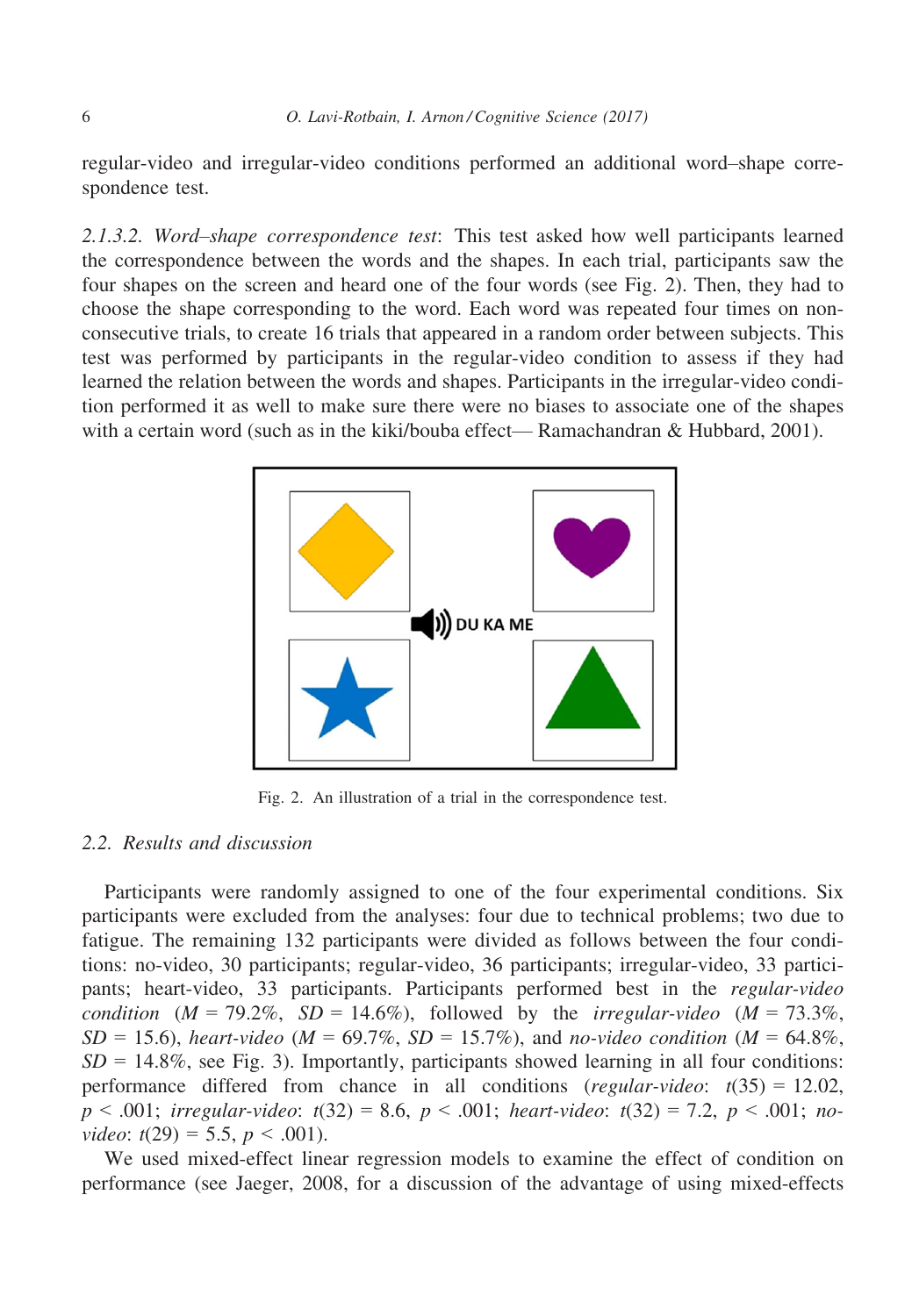

Fig. 3. Adults' mean segmentation score by condition with 95% confidence intervals.

models in analyzing binary responses). Following Barr, Levy, Scheepers, and Tily (2013), the models had the maximal random effect structure justified by the data that would converge. Our dependent binominal variable was accuracy on a single trial of the segmentation test. We had experimental condition (dummy coded, meaning that each condition is compared to the no-video condition) as a fixed effect as well as: trial number (centered); order of appearance in the test (word-first trials vs. foil-first trials) and gender of the participants (male vs. female). The model had random intercepts for participants and items (Table 1). To examine the overall effect of experimental condition we used model comparisons.

As predicted, experimental condition had a significant effect on performance  $(\chi)$  $(3) = 15.3$ ,  $p < .001$ ). As found in Thiessen (2010), adults were more accurate in the regular condition compared to the no-video condition ( $\beta = 0.79$ ,  $SE = 0.21$ ,  $p < .001$ ). They were also better in the irregular condition compared to the no-video condition  $(\beta = 0.41, SE = 0.21, p < .05)$ , a pattern that differs from Thiessen's findings. Performance in the heart condition was no better than the no-video condition ( $\beta = 0.22$ ,  $SE = 0.2$ ,  $p > 0.1$ ). Trial number significantly affected performance, better accuracy in the beginning of the test  $(\beta = -0.03, \, SE = 0.01, \, p < .01)$ . Order of appearance in the test significantly affected performance, with better accuracy on trials where the word appeared before the foil ( $\beta = 0.68$ ,  $SE = 0.1$ ,  $p < .001$ ). Since the order of presentation of words and foils was counter-balanced this could not reflect a preference for pressing 1 or 2, and is in line with the "interval bias" which is often found in 2AFC tests (Yeshurun, Carrasco, & Maloney, 2008). Gender did not affect performance  $(\beta = -0.18, \, SE = 0.11, \, p > .1)$ . The same pattern was found when we analyzed the results using  $t$  tests (the analyses used by Thiessen). Both the regular and irregular conditions were significantly better than the no-video condition  $(t(61.48) = 3.95, p < .001;$  $t(60.89) = 2.22$ ,  $p < .05$ , respectively), while the heart condition did not differ from the no-video condition  $(t(60.91) = 1.27, p > .1)$ .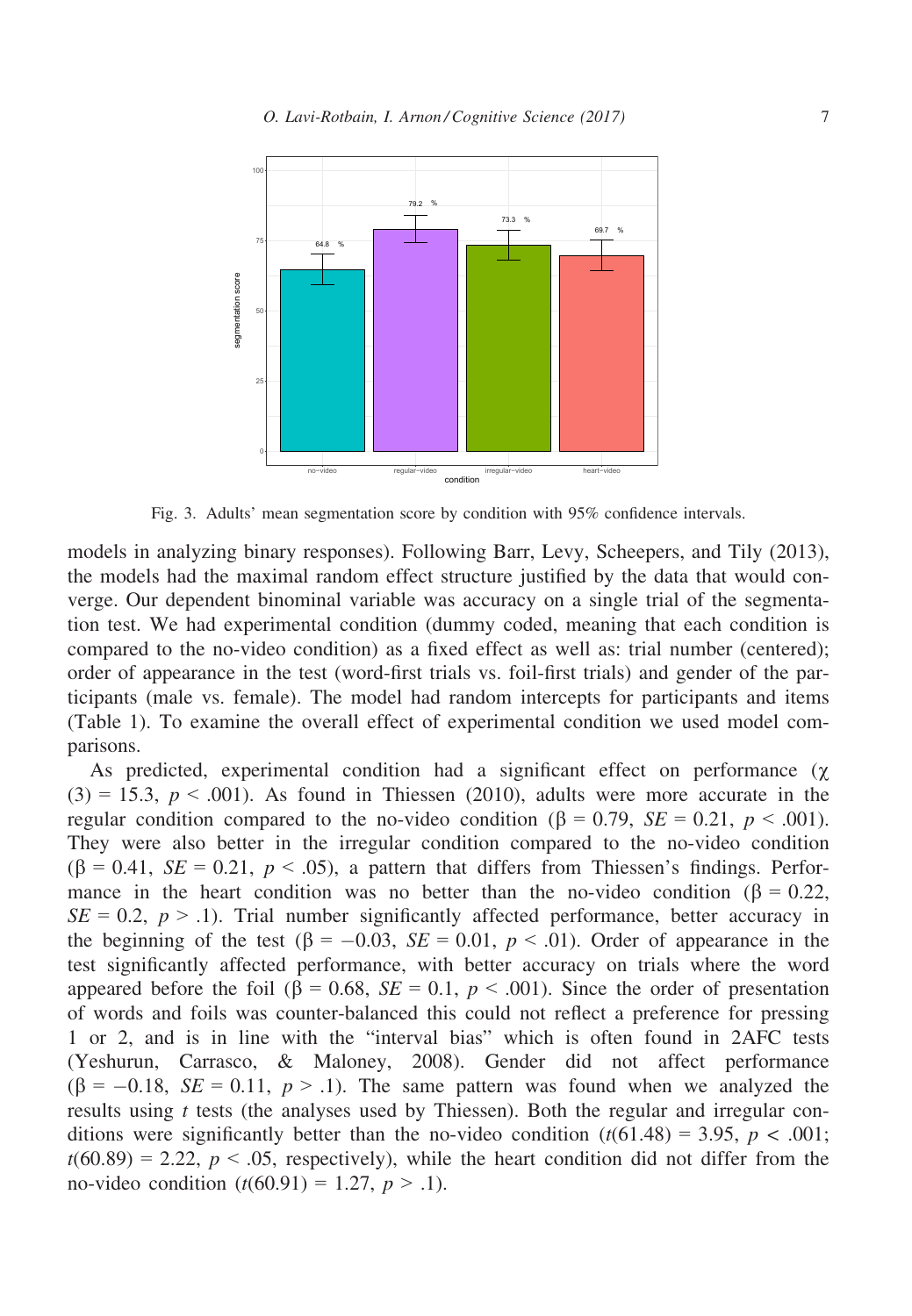|                            | Estimate   | SЕ      | z value  |            |
|----------------------------|------------|---------|----------|------------|
| (Intercept)                | 0.51914    | 0.21886 | 2.372    | $-.05*$    |
| <b>Condition (Regular)</b> | 0.78953    | 0.20609 | 3.831    | $<001***$  |
| Condition (Irregular)      | 0.41491    | 0.20679 | 2.006    | $-.05*$    |
| Condition (Heart)          | 0.22153    | 0.20429 | 1.084    | >1         |
| Trial number (centered)    | $-0.03643$ | 0.01116 | $-3.263$ | $< 0.05**$ |
| Order of appearance (word) | 0.67597    | 0.10293 | 6.567    | $< 001***$ |
| Gender (female)            | $-0.22968$ | 0.16119 | $-1.425$ | $>1$ .     |

| Mixed-effect regression model for adults in all four conditions |  |  |  |  |
|-----------------------------------------------------------------|--|--|--|--|
|                                                                 |  |  |  |  |

Note. Variables in bold were significant. Significance obtained using the lmerTest function in R.

#### 2.2.1. Word-shape correspondence results

Participants in the regular condition learned the correct relations between objects and shapes  $(M = 53.99\%$ , chance  $= 25\%$ ,  $SD = 32.5\%$ ,  $t(35) = 5.35$ ,  $p < .001$ ). However, participants in the irregular condition performed worse than chance, suggesting they had some preference for matchingcertain words with specific objects  $(M = 20.26\%$ , chance = 25%,  $SD = 11.7\%$ ,  $t(32) = -2.33$ ,  $p < .05$ ). In addition, in the regular condition, we found a positive correlation between the scores in the segmentation test and in the correspondence test: participants who performed better on the segmentation task were also better in selecting the correct label ( $r = .43$ ,  $p < .01$ ). Here, we replicated Thiessen's results with Hebrew-speaking adults showing that the consistent object–label relation facilitated segmentation and word learning.

In sum, we found that Hebrew-speaking adults showed better segmentation when learning an artificial language with regular or irregular visual cues, compared to no visual cues. In addition, participants in the regular-video condition who learned the object–label relation better, showed better segmentation. We did not find a facilitative effect of the heart condition, indicating that a temporal visual cue for word boundaries was not sufficient to improve segmentation, if it was the same cue for all words. These findings also rule out the explanation that the benefit of the visual cue in the irregular condition was over-ridden by the random information found in this condition. Our findings differ from those of Thiessen in one respect: The irregular visual cue also facilitated segmentation compared to no visual cue, a pattern consistent with adults' ability to integrate multimodal cues. The findings on adults' ability to use such a cue is mixed: While some studies do not find facilitation (Glicksohn & Cohen, 2013; Thiessen, 2010), others, using a similar manipulation, have found that an irregular visual cue does benefit learning (Cunillera et al., 2010a). Further work is needed to understand the discrepancy between the studies and the conditions under which an irregular cue can assist segmentation.

### 3. Experiment 2: Children

Here, we set out to examine our main question: How will visual cues affect children's segmentation? If understanding that objects have labels is enough to be able to use visual

Table 1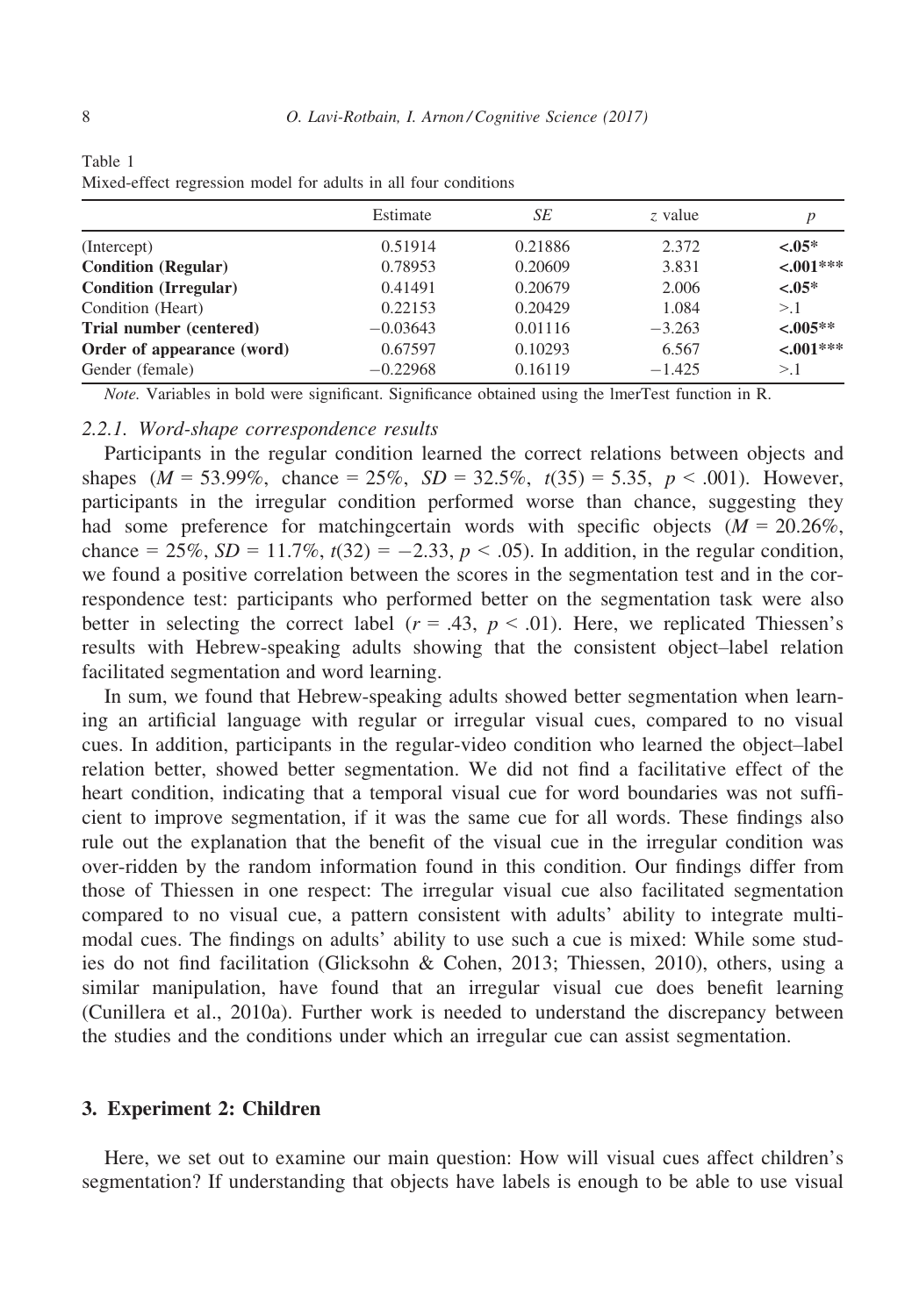cues to assist segmentation, then children at all the tested ages who already have this linguistic knowledge should perform similarly to adults and show better segmentation in the regular condition. If, however, some processing abilities are necessary as well, then we should see an increase with age in the ability to use the regular visual cue. In particular, young children should not show facilitation in the regular condition compared to the other conditions.

# 3.1. Method

#### 3.1.1. Participants

A total of 174 children took part in this experiment (age range: from 6;6 to 12 years,  $M_{\text{acc}}$ : 9;3 years; 94 boys, 80 girls). Participants were visitors at the Bloomfield Science Museum in Jerusalem and were recruited for this study as part of their visit to the Living Lab. Parental consent was obtained for all participants. None of the children had known language or learning difficulties and all were native Hebrew speakers. Each child received a small prize for their participation.

# 3.1.2. Materials

The materials were identical to those used in Experiment 1 minus the heart condition. We compared performance in three conditions: no-video, regular-video, and irregularvideo.

#### 3.1.3. Procedure

After receiving parental consent, participants were seated in front of a computer station with a noise-blocking headset next to an experimenter. The children were told they are about to hear an alien language, and that they need to pay attention to what they will see and hear and try to learn it as best as they can. Each child was randomly assigned to one of the three experimental conditions. The procedure for the children was identical to that used in Experiment 1. The instructions were identical in all three conditions.

## 3.2. Results and discussion

Children were randomly assigned to one of the three experimental conditions. To test the prediction that knowing object–label relations is not enough to benefit from the regular cue, we divided the children into two age groups—"younger" and "older"—based on the median age of the sample (median age: 9;3). Children in both age groups showed learning in all conditions: they were significantly above chance in the three conditions (Table 2). Segmentations scores by experimental conditions and age groups are described in Fig. 4.

We ran two identical mixed-effect models to examine the effect of condition on segmentation in each age group to test the prediction that the younger children will not benefit from any visual cue (like infants) while older children will (more like adults). Our dependent binominal variable was accuracy on a single trial of the segmentation test. We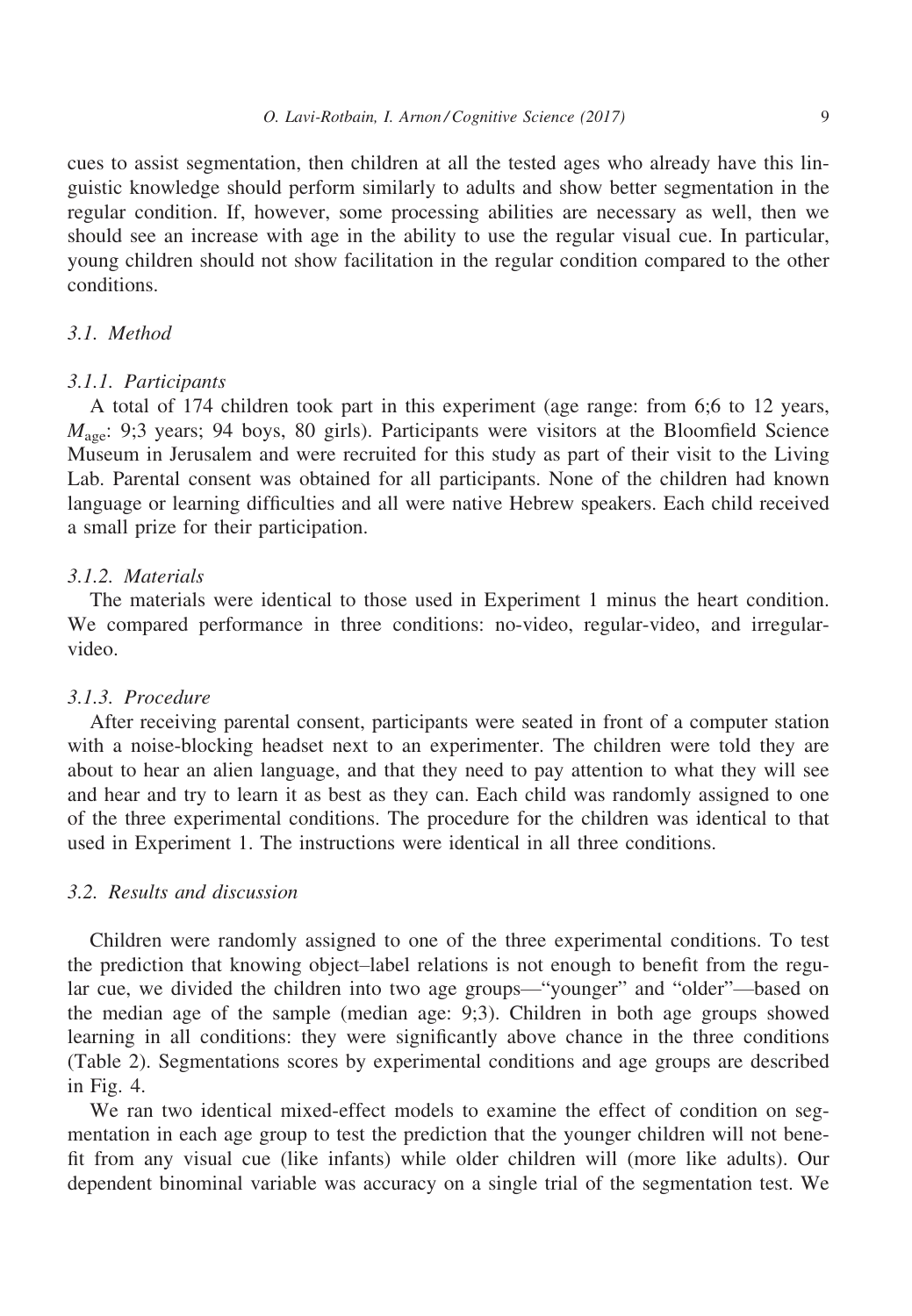| Mean performance and t tests of all conditions compared to chance for both age groups |                            |              |       |                |             |  |  |  |
|---------------------------------------------------------------------------------------|----------------------------|--------------|-------|----------------|-------------|--|--|--|
| Age Group                                                                             | Condition                  | Mean $(\% )$ | SE(%) | $t$ Test       |             |  |  |  |
| Younger                                                                               | No-video $(N = 32)$        | 54.9         | 13    | $t(31) = 2.13$ | $< 0.05*$   |  |  |  |
|                                                                                       | Regular-video $(N = 26)$   | 57.2         | 12.1  | $t(25) = 3.04$ | $\leq 01**$ |  |  |  |
|                                                                                       | Irregular-video $(N = 30)$ | 56.9         | 12.5  | $t(29) = 3$    | $\leq 01**$ |  |  |  |
| Older                                                                                 | No-video $(N = 29)$        | 57.3         | 12.7  | $t(28) = 3.1$  | $\leq$ 01** |  |  |  |
|                                                                                       | Regular-video $(N = 24)$   | 65.1         | 13.1  | $t(23) = 5.63$ | $<001***$   |  |  |  |
|                                                                                       | Irregular-video $(N = 33)$ | 60.6         | 15.3  | $t(32) = 3.99$ | $<001***$   |  |  |  |



Fig. 4. Children's mean segmentation score by condition and age group.

had experimental condition (with dummy coding, as in Experiment 1) as a fixed effect as well as: age (centered); trial number (centered); order of appearance in the test (word-first trials vs. foil-first trials) and gender of the participants (male vs. female). The model had random intercepts for participants and items (Table 3 for *younger* and Table 4 for *older*). To examine the overall effect of experimental condition, we used model comparisons.

As predicted, the younger group looked like the infants in Thiessen's study: They did not perform better in the regular condition despite knowing that objects have labels  $(\beta = 0.08, \, SE = 0.14, \, p > .5; \, \chi(2) = 0.09, \, p > .5)$ . Performance in the irregular-video condition did not differ from the no-video condition ( $\beta = 0.06$ ,  $SE = 0.13$ ,  $p > .5$ ). Younger children showed better accuracy on trials where the word appeared before the foil ( $\beta = 0.45$ ,  $SE = 0.11$ ,  $p < .001$ ), but unlike adults they were not affected by trial number ( $\beta = -0.01$ ,  $SE = 0.01$ ,  $p > 0.1$ ). The same pattern was found using t test: performance did not differ between the no-video condition and the two visual conditions (regular vs. no-video:  $t(54.91) = 0.71$ ,  $p > 0.1$ ; irregular vs. no-video:  $t(59.94) = 0.61$ ,  $p > 0.52$ ).

Table 2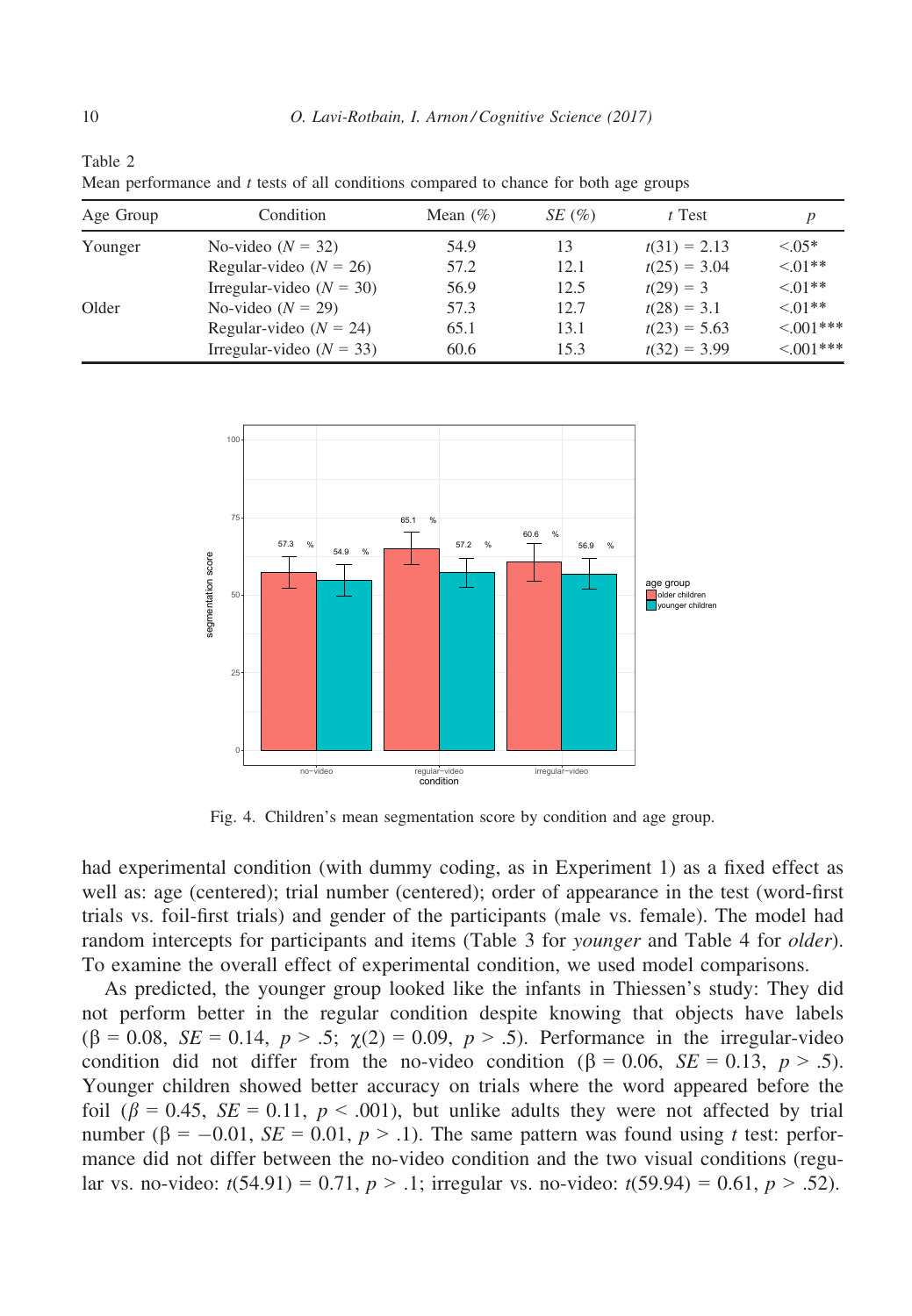|                            | Estimate   | SЕ      | z value  |            |
|----------------------------|------------|---------|----------|------------|
| (Intercept)                | 0.27369    | 0.14937 | 1.832    | 0.07       |
| Age (centered)             | 0.15208    | 0.06214 | 2.447    | $-.05*$    |
| Condition (Regular)        | 0.08807    | 0.13523 | 0.651    | > 5        |
| Condition (Irregular)      | 0.06640    | 0.12923 | 0.514    | > 5        |
| Trial number (centered)    | $-0.01005$ | 0.01177 | $-0.854$ | >1         |
| Order of appearance (word) | 0.44571    | 0.10854 | 4.106    | $< 001***$ |
| Gender (female)            | $-0.16025$ | 0.10937 | $-1.465$ | >1         |

| Table 3                                                                   |  |  |  |
|---------------------------------------------------------------------------|--|--|--|
| Mixed-effect regression model for younger children in all four conditions |  |  |  |

Note. Significance obtained using the lmerTest function in R.

Table 4 Mixed-effect regression model for older children in all four conditions

|                            | Estimate    | SЕ       | z value  | p               |
|----------------------------|-------------|----------|----------|-----------------|
| (Intercept)                | $-0.144527$ | 0.180186 | $-0.802$ | >1              |
| Age (centered)             | 0.136201    | 0.082388 | 1.653    | 0.098           |
| <b>Condition</b> (Regular) | 0.348871    | 0.163649 | 2.132    | $-.05*$         |
| Condition (Irregular)      | 0.182354    | 0.151060 | 1.207    | >0.1            |
| Trial number (centered)    | $-0.044989$ | 0.012387 | $-3.632$ | $\leq 0.01$ *** |
| Order of appearance (word) | 0.490969    | 0.12323  | 4.327    | $< 0.01***$     |
| Gender (female)            | $-0.001422$ | 0.137145 | 0.010    | > 0.5           |

Note. Significance obtained using the lmerTest function in R.

In contrast, the older group performed more similarly to adults and showed better segmentation when a regular visual cue was present: They were better in the regular condition compared to the no-video one ( $\beta = 0.35$ ,  $SE = 0.16$ ,  $p < .05$ ). Unlike our adult sample, they were not aided by the irregular visual cue ( $\beta = 0.18$ ,  $SE = 0.15$ ,  $p > 0.1$ ). Like adults, older children showed better accuracy on trials where the word appeared before the foil ( $\beta = 0.49$ ,  $SE = 0.12$ ,  $p < .001$ ), but they were negatively affected by trial number ( $\beta = -0.04$ ,  $SE = .01$ ,  $p < .001$ ). The t tests revealed the same pattern (regular vs. no-video:  $t(48.52) = 2.17$ ,  $p < .05$ ; irregular vs. no-video: t  $(59.85) = 0.92, p > .1$ ).

### 3.2.1. Word-shape correspondence results

In line with the adult findings, older children did manage to learn the object–label mappings  $(M = 34.4\%$ , chance  $= 25\%$ ,  $SD = 21.6\%$ ,  $t(23) = 2.12$ ,  $p < .05$ ). Younger children, like the infants in Thiessen's study, did not manage to learn the mappings  $(M = 25.96\%, SD = 12.9\%, t(25) = 0.3, p > .5)$  even though they know that objects have labels. As expected, children in the irregular condition in both age groups performed at chance (younger:  $M = 21.88\%$ ,  $SD = 12.8\%$ ,  $t(29) = -1.34$ ,  $p > 0.1$ ; older:  $M = 23.86\%$ ,  $SD = 14.9\%, t(32) = -0.44, p > .5$ .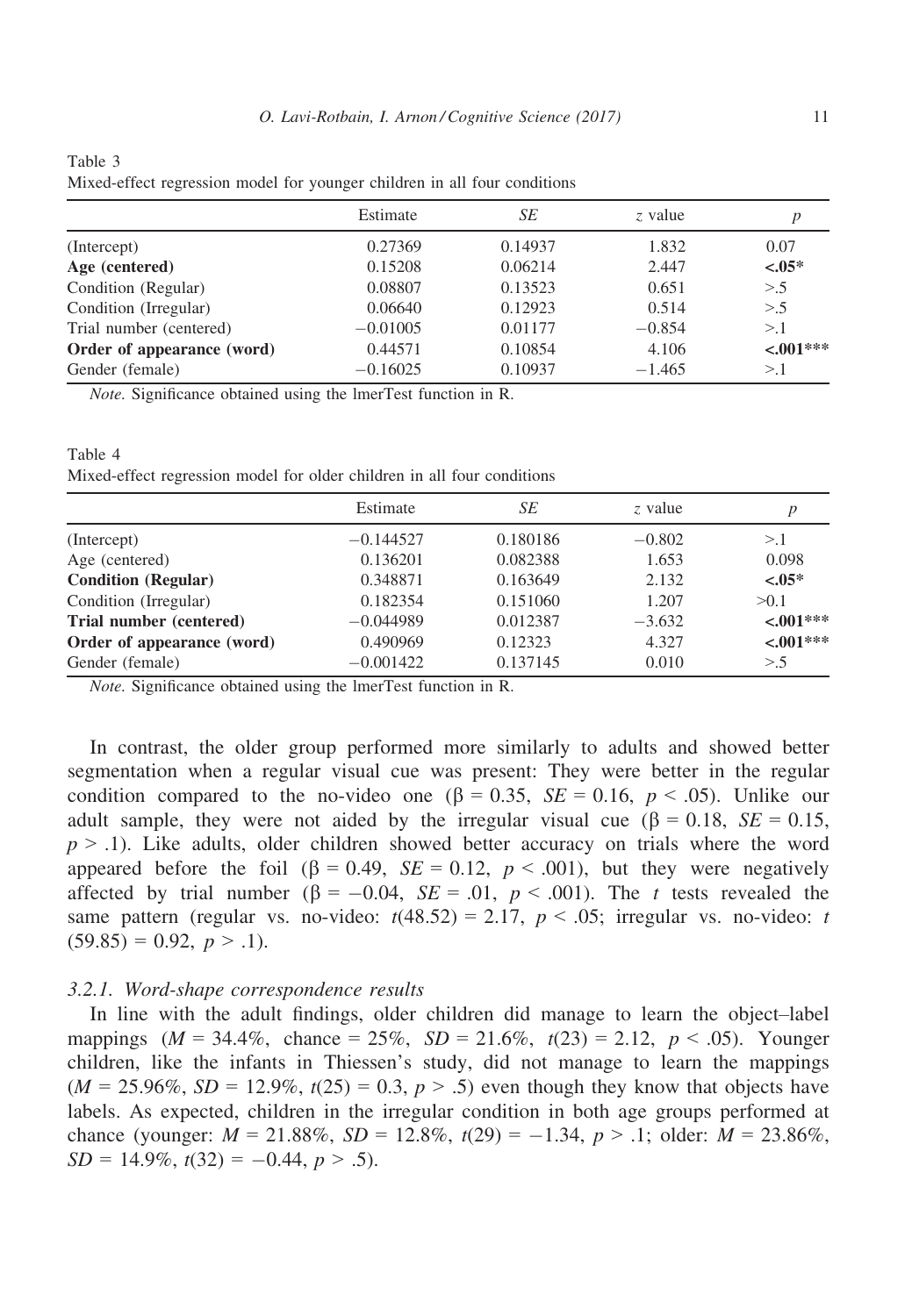In sum, in Experiment 2, we found that only older children showed better segmentation in the regular condition compared to the no-video condition. Since younger children already have the understating that objects have labels, and still did not show facilitation, the findings are more consistent with the explanation that object–label relations are not enough to benefit from visual cues. The older children still differed from adults in that they did not benefit from an irregular visual cue. This pattern may reflect their more limited ability to use inconsistent information. However, since the adult findings on the use of such a cue are also mixed, it is too early to draw developmental conclusions from this pattern.

#### 4. Discussion

We set out to distinguish between two explanations for the facilitative effect of regular visual cues on segmentation: Is the effect driven by the knowledge that objects have labels or does it reflect the difficulty with integrating multiple multimodal cues? To do so, we examined word segmentation in an artificial language with and without visual cues in both children and adults. As in Thiessen (2010), our adult sample showed better segmentation when regular visual cues were present. We expanded on those findings by ruling out the explanation that random information in the irregular condition interfered with learning. Participants showed enhanced segmentation in the irregular condition, but not in the heart condition (where there was less random information since the same visual cue appeared with all words). Interestingly, unlike Thiessen, we did find that segmentation improved in the presence of an irregular visual cue. This pattern mirrors that found by Cunillera et al. (2010a), who used a very similar manipulation and found that having an irregular visual cue facilitated segmentation in adults. Interestingly, a similar trend is present in Thiessen's results (regular cue: 75%, irregular cue: 61%, no-video: 55.5%). The lack of a significant effect in Thiessen's study may have also been driven by the use of less sensitive  $t$  tests to analyze the results. That is, having an irregular cue may indeed facilitate segmentation. Such a pattern fits in with the processing perspective we offer: In the irregular condition there is a visual cue to segmentation even if the mapping between the visual cue and the words is not consistent.

Developmentally, we found that younger children  $(M<sub>ave</sub> = 7;10)$  performed like infants: Despite knowing that objects have labels, they did not benefit from regular visual cues for segmentation. In contrast, older children ( $M_{\text{age}} = 10;7$ ) performed similar to adults: They showed better segmentation in the regular condition. Unlike adults, they did not benefit from the irregular condition. Together, these findings suggest that the ability to use regular visual cues is not driven only by the linguistic knowledge that objects have labels, a pattern consistent with findings showing that infants already have some rudimentary object–label associations (Bergelson & Swingley, 2012; Gogate & Bahrick, 1998). Instead, they suggest that the ability to integrate multimodal cues develops during childhood and is not yet adult-like in both infants and young children. This pattern is in line with recent work suggesting age-related changes in SL during childhood (Arciuli &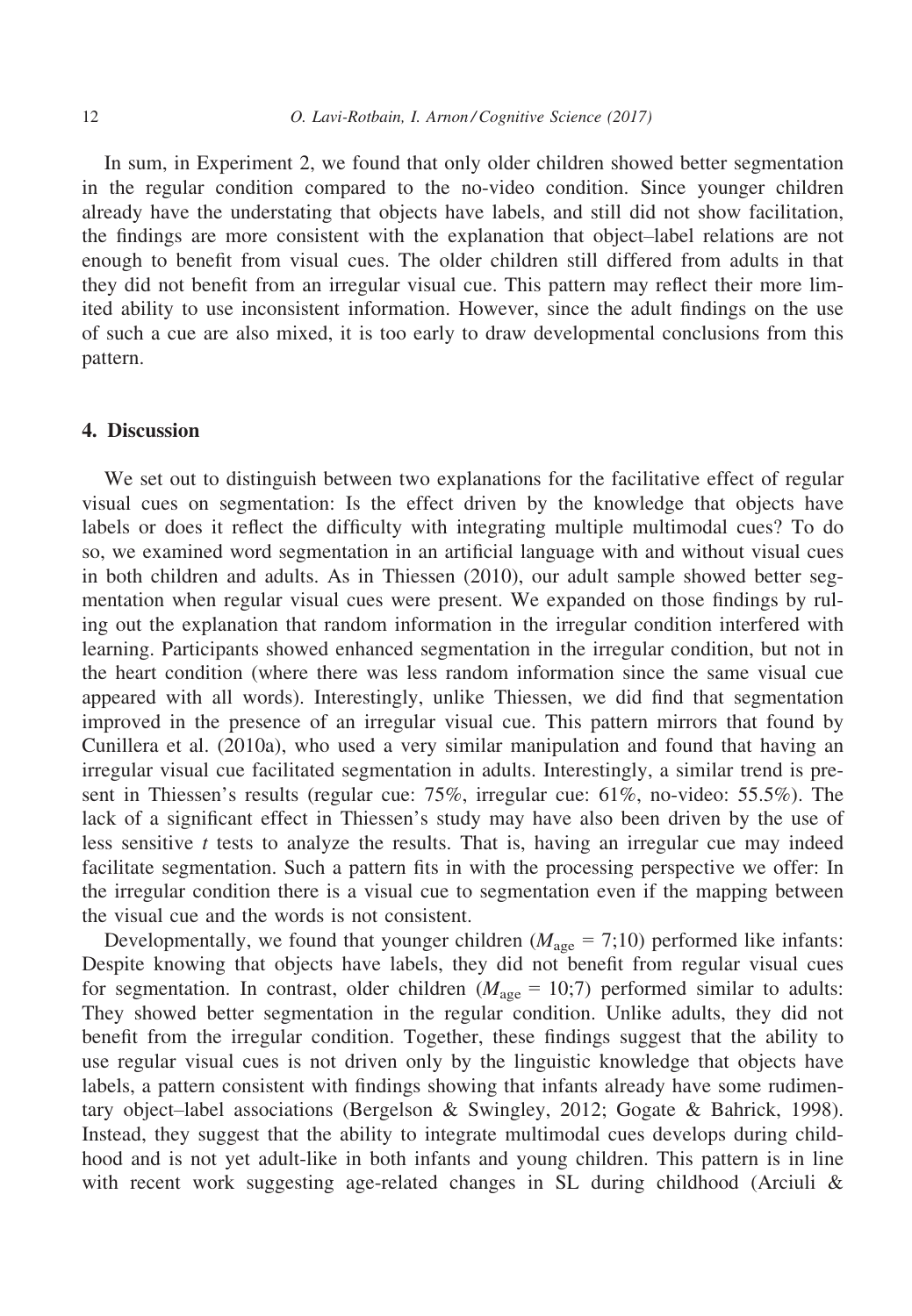Simpson, 2011; Raviv & Arnon, in press; Saffran et al., 1997). It is possible that younger children may be able to use visual cues if the task were made easier. However, such a finding would further strengthen the interpretation that the inability to use visual cues for segmentation is related to processing difficulty and not to object–label knowledge. Moreover, our task was already easier than that used in Thiessen since we used non-words as foils (and not part-words). Even under these easier conditions, younger children did not show better performance in the presence of visual cues.

How, then, are we to reconcile these findings with the large literature showing that infants are capable of integrating multiple cues? Interestingly, much of this work focuses either on the integration of multiple auditory cues or on the integration of linguistic visual cues (e.g., lip movement, facial expression) with auditory ones. Many studies show that infants are capable of simultaneously attending to different auditory cues. For instance, in studies of word segmentation, young infants attend more to speech cues (stress and coarticulation) than to the TPs between syllables (another auditory cue), though they can compute both (Johnson & Jusczyk, 2001; Thiessen & Saffran, 2003). Moreover, they are also capable of integrating prosodic and phonotactic cues to word segmentation (Mattys, Jusczyk, Luce, & Morgan, 1999). Similarly, infants are capable of integrating bimodal cues to speech as evidenced by the fact that they show the McGurk effect (Burnham  $\&$ Dodd, 2004; Rosenblum, Schmuckler, & Johnson, 1997), and that the magnitude of the effect is increased when they are also exposed to a visual articulation of the syllables (Teinonen et al., 2008).

However, there is less work that examined infants' ability to integrate non-linguistic visual cues (such as a presence of an object) with auditory linguistic cues when those are not presented as segmented words. The work on cross-situational learning shows that infants can compute cross-situational statistics of both objects and labels (e.g., Smith  $\&$ Yu, 2008). Similarly, Gogate and colleagues show that even younger infants can map sounds to objects if those appear in synchrony (Gogate & Bahrick, 1998, 2001). In both cases, labels are already segmented words. In contrast, both Thiessen's results and the ones reported here indicate that the ability to use objects as visual cues for segmentation takes time to develop. Taken together, the findings suggest that not all cues are equally available: While the basic ability to integrate multimodal cues is present from infancy, there are developmental changes in the kind of cues that can be successfully integrated.

#### Acknowledgments

We wish to thank Noam Siegelman for his help with the statistical analyses, as well as the research assistants at the Living Lab, the parents and children who participated, and the Bloomfield Science Museum. The research was funded by the Israeli Science Foundation grant number 584/16 awarded to the second author.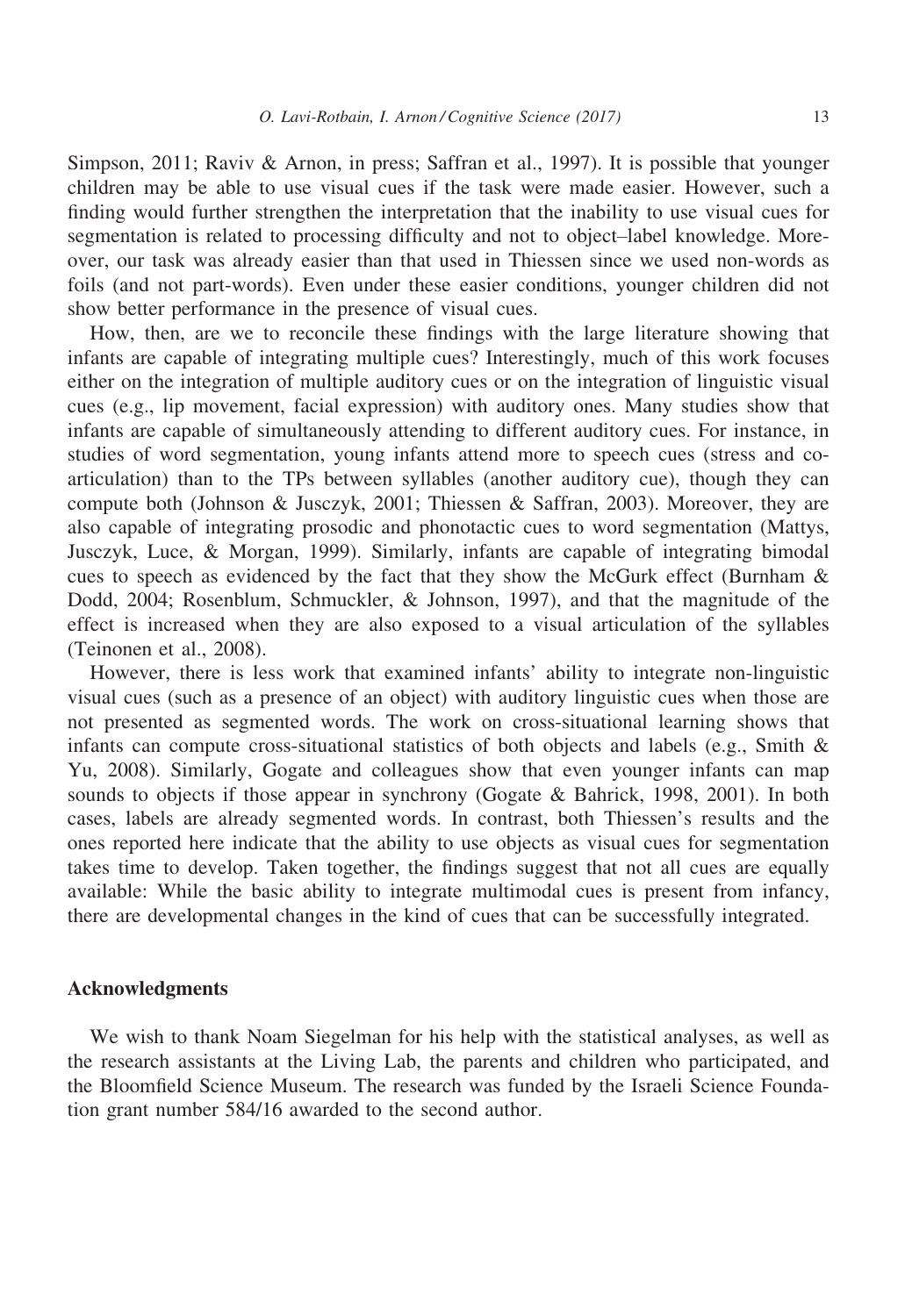#### References

- Arciuli, J., & Simpson, I. C. (2011). Statistical learning in typically developing children: The role of age and speed of stimulus presentation. Developmental Science, 14(3), 464–473. [https://doi.org/10.1111/j.](https://doi.org/10.1111/j.1467-7687.2009.00937.x) [1467-7687.2009.00937.x.](https://doi.org/10.1111/j.1467-7687.2009.00937.x)
- Barr, D. J., Levy, R., Scheepers, C., & Tily, H. J. (2013). Random effects structure for confirmatory hypothesis testing: Keep it maximal. Journal of Memory and Language, 68(3), 255–278. [https://doi.org/10.](https://doi.org/10.1016/j.jml.2012.11.001) [1016/j.jml.2012.11.001](https://doi.org/10.1016/j.jml.2012.11.001).
- Bergelson, E., & Swingley, D. (2012). At 6–9 months, human infants know the meanings of many common nouns. Proceedings of the National Academy of Sciences, 109(9), 3253–3258. [https://doi.org/10.1073/pnas.](https://doi.org/10.1073/pnas.1113380109) [1113380109.](https://doi.org/10.1073/pnas.1113380109)
- Boersma, P., & van Heuven, V. (2001). Speak and unspeak with praat. Glot International, 5(9–10), 341–347.
- Burnham, D., & Dodd, B. (2004). Auditory-visual speech integration by prelinguistic infants: Perception of an emergent consonant in the McGurk effect. Developmental Psychobiology, 45(4), 204–220. [https://doi.](https://doi.org/10.1002/dev.20032) [org/10.1002/dev.20032.](https://doi.org/10.1002/dev.20032)
- Cunillera, T., Camara, E., Laine, M., & Rodriguez-Fornells, A. (2010a). Speech segmentation is facilitated by visual cues. Quarterly Journal of Experimental Psychology (2006), 63(2), 260–274. [https://doi.org/10.](https://doi.org/10.1080/17470210902888809) [1080/17470210902888809.](https://doi.org/10.1080/17470210902888809)
- Cunillera, T., Laine, M., Càmara, E., & Rodríguez-Fornells, A. (2010b). Bridging the gap between speech segmentation and word-to-world mappings: Evidence from an audiovisual statistical learning task. Journal of Memory and Language, 63(3), 295–305.
- Glicksohn, A., & Cohen, A. (2013). The role of cross-modal associations in statistical learning. *Psychonomic* Bulletin & Review, 20(6), 1161–1169. [https://doi.org/10.3758/s13423-013-0458-4.](https://doi.org/10.3758/s13423-013-0458-4)
- Gogate, L. J., & Bahrick, L. E. (1998). Intersensory redundancy facilitates learning of arbitrary relations between vowel sounds and objects in seven-month-old infants. Journal of Experimental Child Psychology, 69(2), 133–149. [https://doi.org/10.1006/jecp.1998.2438.](https://doi.org/10.1006/jecp.1998.2438)
- Gogate, L. J., & Bahrick, L. E. (2001). Intersensory redundancy and 7-month-old infants' memory for arbitrary syllable-object relations. Infancy, 2, 219–231. [https://doi.org/10.1207/S15327078IN0202\\_7.](https://doi.org/10.1207/S15327078IN0202_7)
- Gogate, L. J., Bahrick, L. E., & Watson, J. D. (2000). A study of multimodal motherese: The role of temporal synchrony between verbal labels and gestures. Child Development, 71(4), 878–894. [https://doi.](https://doi.org/10.1111/1467-8624.00197) [org/10.1111/1467-8624.00197.](https://doi.org/10.1111/1467-8624.00197)
- Jaeger, T. F. (2008). Categorical data analysis: Away from ANOVAs (transformation or not) and towards logit mixed models. Journal of Memory and Language, 59(4), 434–446. [https://doi.org/10.1016/j.jml.2007.](https://doi.org/10.1016/j.jml.2007.11.007) [11.007.](https://doi.org/10.1016/j.jml.2007.11.007)
- Johnson, E. K., & Jusczyk, P. W. (2001). Word segmentation by 8-month-olds: When speech cues count more than statistics. Journal of Memory and Language, 44, 548–567. [https://doi.org/10.1006/jmla.2000.](https://doi.org/10.1006/jmla.2000.2755) [2755](https://doi.org/10.1006/jmla.2000.2755).
- Kuhl, P. K., & Meltzoff, A. N. (1982). The bimodal perception of speech in infancy. Science, 218, 1138– 1141.
- Mattys, S. L., Jusczyk, P. W., Luce, P. A., & Morgan, J. L. (1999). Phonotactic and prosodic effects on word segmentation in infants. Cognitive Psychology, 38(4), 465–494.<https://doi.org/10.1006/cogp.1999.0721>.
- Mitchel, A. D., Christiansen, M. H., & Weiss, D. J. (2014). Multimodal integration in statistical learning: Evidence from the McGurk illusion. Frontiers in Psychology, 5(May), 1–6. [https://doi.org/10.3389/fpsyg.](https://doi.org/10.3389/fpsyg.2014.00407) [2014.00407.](https://doi.org/10.3389/fpsyg.2014.00407)
- Mitchel, A. D., & Weiss, D. J. (2011). Learning across senses: Cross-modal effects in multisensory statistical learning. Journal of Experimental Psychology: Learning, Memory, and Cognition, 37(5), 1081–1091. <https://doi.org/10.1037/a0023700>.